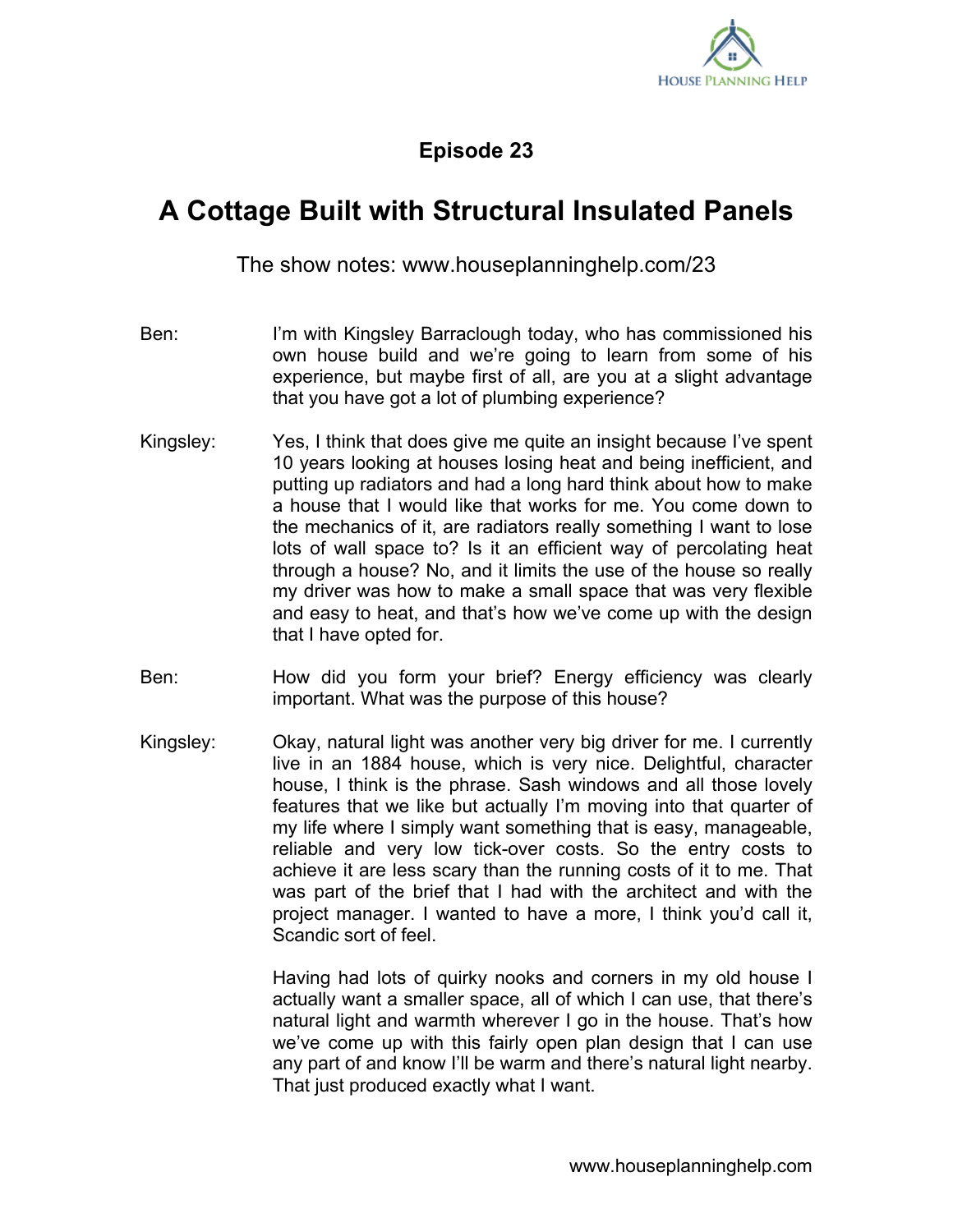

## Ben: What options did you look at to begin with?

Kingsley: Well, being in the construction trade myself as a plumber I have seen most of the wet trades in practice for all my working life and although I love and respect the people that do it, in actual fact it's not very scientific. Everything else in life seems to have got a lot more systematised, except construction. I thought I'm sure there's something that I'm missing here and it still isn't the standard way of doing things to think about it in production terms.

> So I started taking an interest in how they do this in countries that have more extreme weather, well before ours started getting extreme and clearly Germany and Scandinavia have their kit house solution but I didn't really want that look. Then I just happened, by chance, to park next to a man who had a brief on his passenger seat for a sustainable house and I ambushed him. That was three years ago. [Kingsley laughs.] He's the person I ended up employing to do this build and it's just been a dream outcome, to be honest.

- Ben: I'm quite intrigued, too, that you have this professional insight yet you've kept yourself very much as the client. Why?
- Kingsley: Well, I have watched these wonderful programmes where people take off their suits and become project managers and occasionally they get it right and it's wonderful but my own experience of project management is that it's a skill I don't have. Although I can be part of a team, actually running a team and coping with all the myriad of things that can go wrong and keeping your own function running is not something that I wanted to take on.

So I went and had a chat with my friendly bank manager to see how they run developments and they use a creature called a monitoring surveyor, which seemed a bit extreme to me so I negotiated at the suggestion of my project manager a different arrangement, which was to employ a contract administrator, who's a third party, who's on my payroll of course, but acts as a membrane between the builder and me. So if I have any concerns, I can talk to the administrator. If he has any concerns about me, paying him unreliably or whatever, he can talk to him.

It just produces this wonderful neutrality that means that my hairline hasn't moved once during the entire build. [Kingsley laughs.] I've never needed to chase anybody for anything but it's just been nice to know that there's somebody I can go to without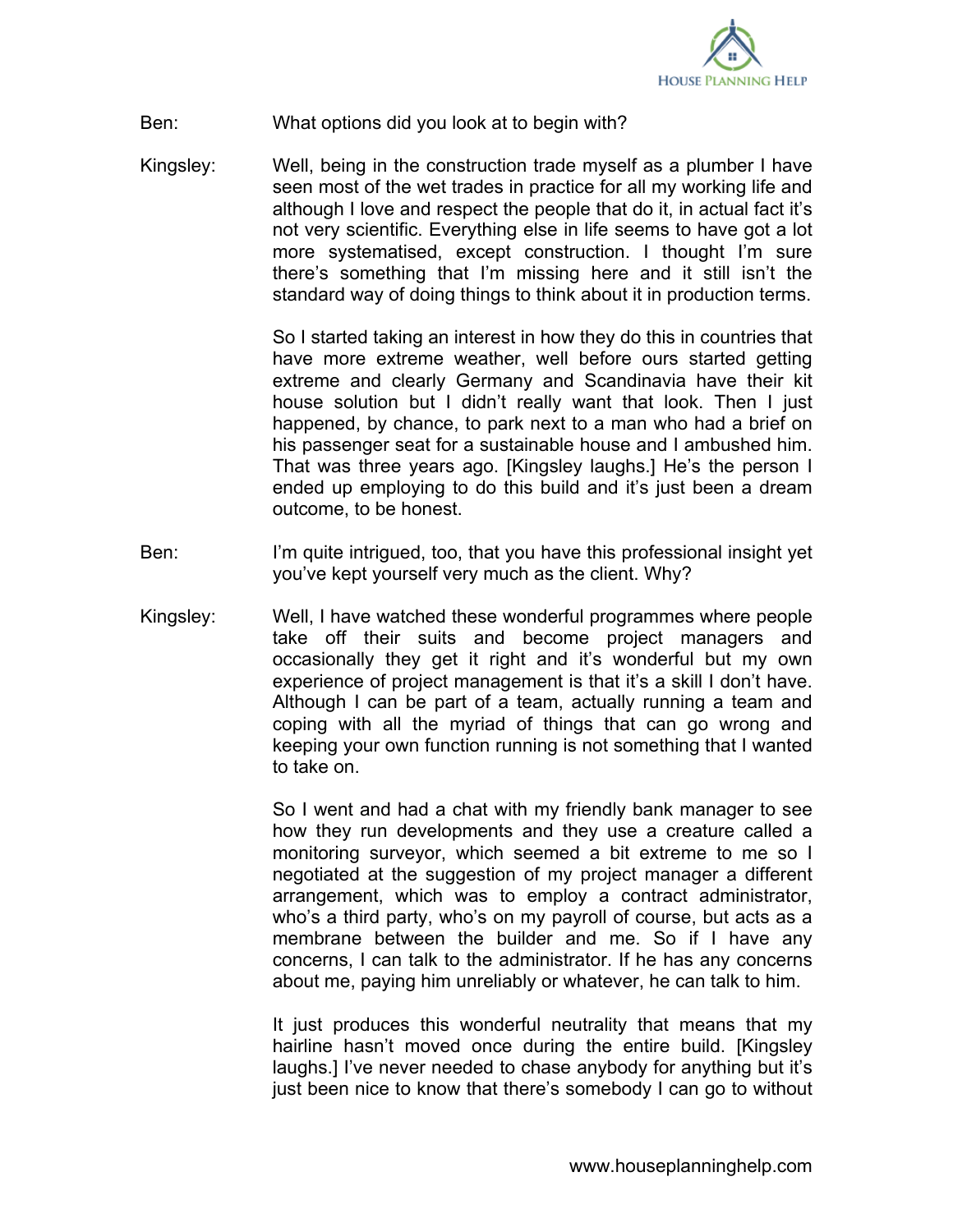

having to get anxious or extreme with people on the site. It's worked well for both sides, actually, and for the builder.

- Ben: And does that follow through into the plumbing, because you could have saved yourself some money, presumably, doing the work yourself?
- Kingsley: Well, I did think about that. In actual fact, having gone to have a look at a couple of the projects that Peter Carter, my builder, was running there was such a good chemistry on his building sites that there is no way I'd want to interfere with that.

To be honest when you meet people who work together for 10 or 15 years on jobs that he runs, the idea of introducing a wellintentioned punter who happens to be a plumber, it's just not going to be a helpful thing. I do wear various other hats and he doesn't want to know that I've gone off to look after my mum for the day when I'm meant to be putting a bath in.

I was very happy with the standard of work that these chaps did. They have a system. They work through it. It's programmed. It wasn't worth compromising that for a good outcome and frankly they've done it in a better way than I would have done it because I would've been trying to fit in with systems that I'm not familiar with

- Ben: You've used structural insulated panels (SIPs) with this house. Which came first – was it the architect or the structural insulated panels?
- Kingsley: Very interesting question, that. In actual fact, at the architectural stage we hadn't even decided what building technique we were going to use. I was very fortunate that I have a good friend and contact, who is an architect not far from here, who is familiar with me and came and looked at the chaos in my old house. Then we sat down and had a chat about what we wanted to achieve in the new one. So he had a good insight into what it needed to do as a living space and it was really completely different to the outcomes I can achieve in my current house. [Kingsley laughs.]

I've got lots of small rooms and just me and actually what I want is far less rooms but more of a contiguous space, where it all feeds through and can be used as a big space if you want to. So, the sitting room, the dining room, the kitchen, they all lead into each other in the new property.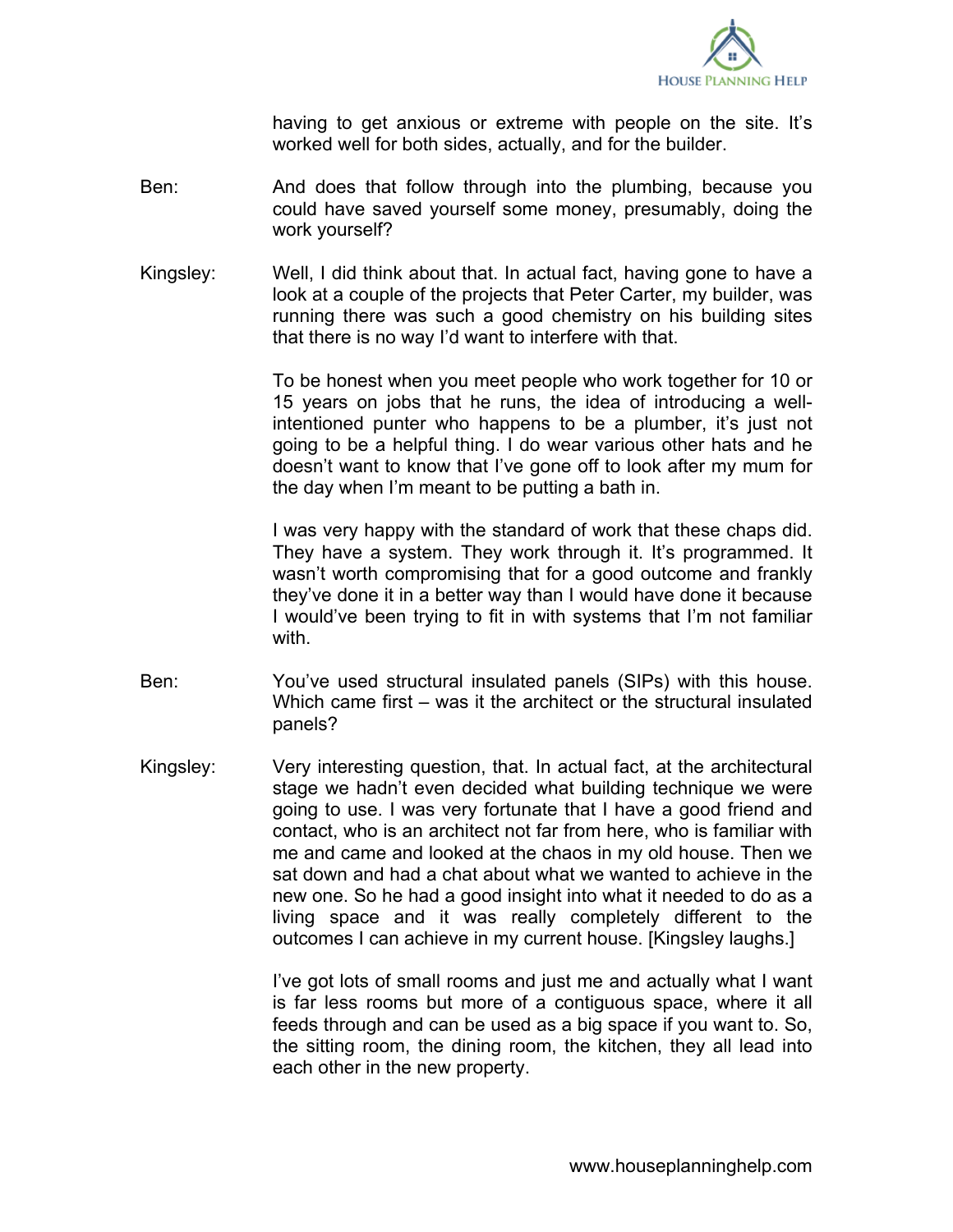

My number one brief was I want as big a windows as I can have, please, so as much natural light. The arrangement of the rooms became pretty obvious when we looked at where natural light hits the house from. Unconventionally my kitchen isn't in the lightest part of the house, although it's the heart of the home. The way that the design works is it feeds through to the rest of the house in such a way that it all works fine.

Having actually got the design as we wanted it, we then of course had to go for planning permission and there were one or two tweaks with that. Really very little other than that the planners were not comfy with the size of windows that I wanted, so we did have to reduce them a little bit, but a bit of a haggle and we've come to an accommodation between the two of us.

At that point, it then became a question of, okay, we've got the planning permission, we've got the design as we want it, how are we going to build it? During the time of getting planning permission I had looked into SIPs panels and had numerous meetings with Peter Carter and been to see some jobs he was running and had decided that's what I want to do, how do we go about that? At that point you take your design, or the design the architect has done for you, to an engineer who can rework the SIPs panel method of construction to fit with your design. So you don't compromise your design to fit with the SIPs. The SIPs is engineered to suit your design.

That basically means that where the timber panels are not suitable, they can reinforce it with steel construction, steel girders, whatever, and achieve exactly the look that you want. Yet at no point did I have to give up anything to compromise with the SIPs and it's a brilliant system.

- Ben: Let's take a step back. What is a structural insulated panel?
- Kingsley: Right a structural insulated panel is basically a sandwich, so it is 20mm ply on both faces with a filler in the middle, a bit like Celotex materials, so I think that's a polyurethane. It is fire retarded and all the rest of it so it's quite a safe material. I think it's 125mm thick and they are basically machined a little bit in the way that stickle bricks used to be. There are rebates, grooves and fillers that lock all the panels together. Every part turns up labelled and numbered. It is the ultimate kit. If you're into Airfix this is the one to get! And they all interlock.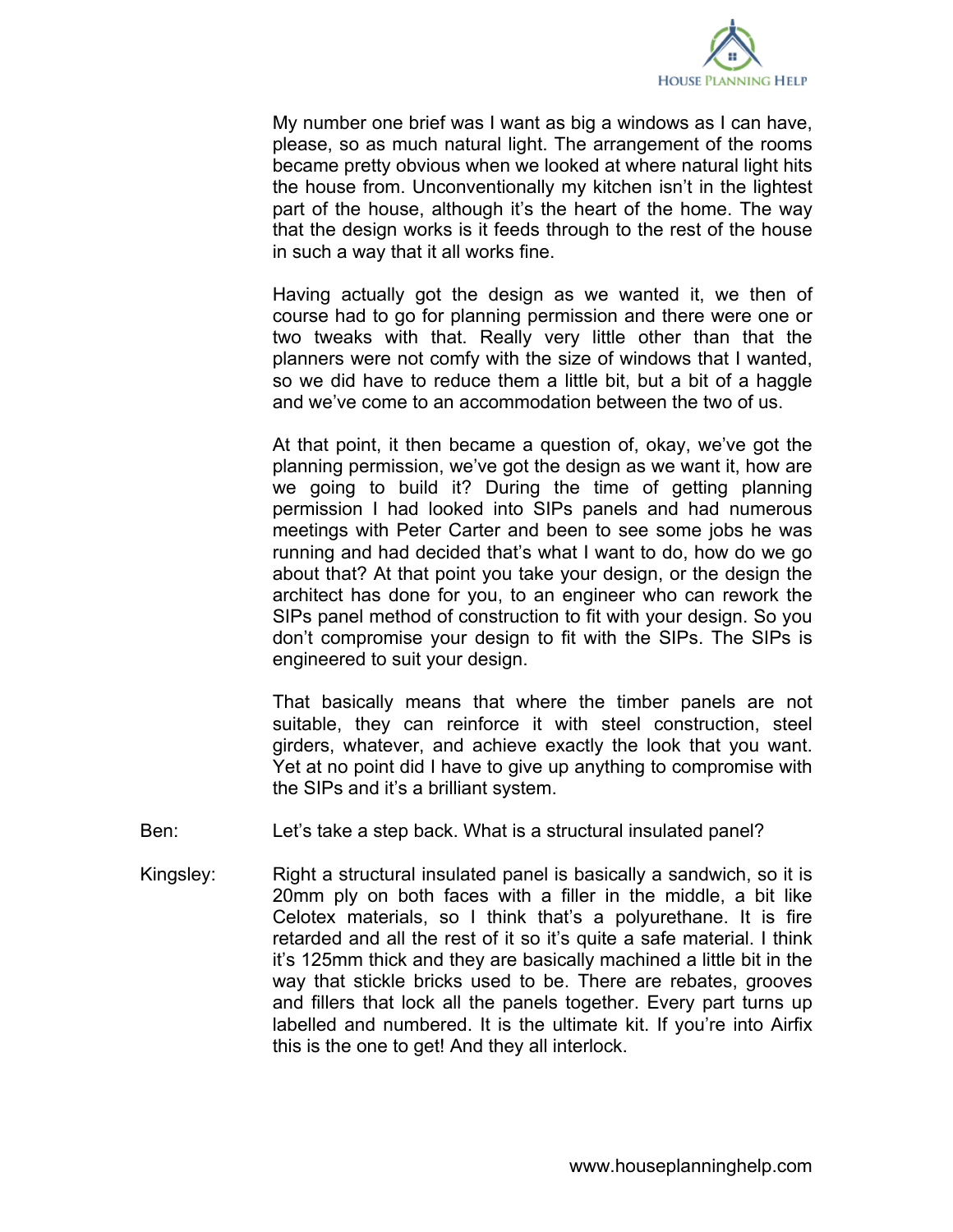

Basically we put this up at one floor a week. I think the ground floor was done in the first week, the second floor in the second week and you've then got the shell of your house to look at in no time. Fantastic.

- Ben: So what are the pros and cons of SIP panels?
- Kingsley: What are the pros and cons? Well, the big pro of course is that the construction is effectively done, sorry, the pre construction I suppose is done in a factory. So, it's made off-site to your specifications and delivered in a kit form and it can go up incredibly quickly.

Now for me, that was actually very helpful. Sometimes there isn't a timeline on a job. People are happy to allow two years to tick by because they've got other commitments and don't need to move, but actually in my situation it was worth a lot of money to me for the project to be able to happen in about a 6-month period. I've got other commitments that are taking me away from here so I needed to know it could be done in that time.

The precision of SIPs is quite spectacular. You know, the construction industry does tend to work to the nearest half inch. That's just the nature of block and breeze. With SIPs panels they really are working to about 3mm. So from corner to corner across the building, everything that should be square, flat, straight is square flat and straight.

The people that work with that system, they build up a skill set where they really are putting it together very quickly so you get progress very quickly, which is heartening if you just need to know, I wonder how it's going to look. If you want to get to that point where you can envisage how big a space actually will this be? Until you've got the third dimension, height, it's always very difficult to envisage. So if you're working with bricks and blocks, you've got the footprint but it's not quite the same as feeling the cube. With SIPs, you feel the cube in a week. You can already start envisaging how you'd like to populate that house with your effects.

What else could I tell you? Oh, I know the big plus is that of course they can be working on both faces at once, so once you've built your cell, the timber cell, the services and everything can be going on inside – as in pipe work, electrics, this, that and the other – and the face work, the brick work can be going on on the outside. They are not crossing paths, so you do not have wet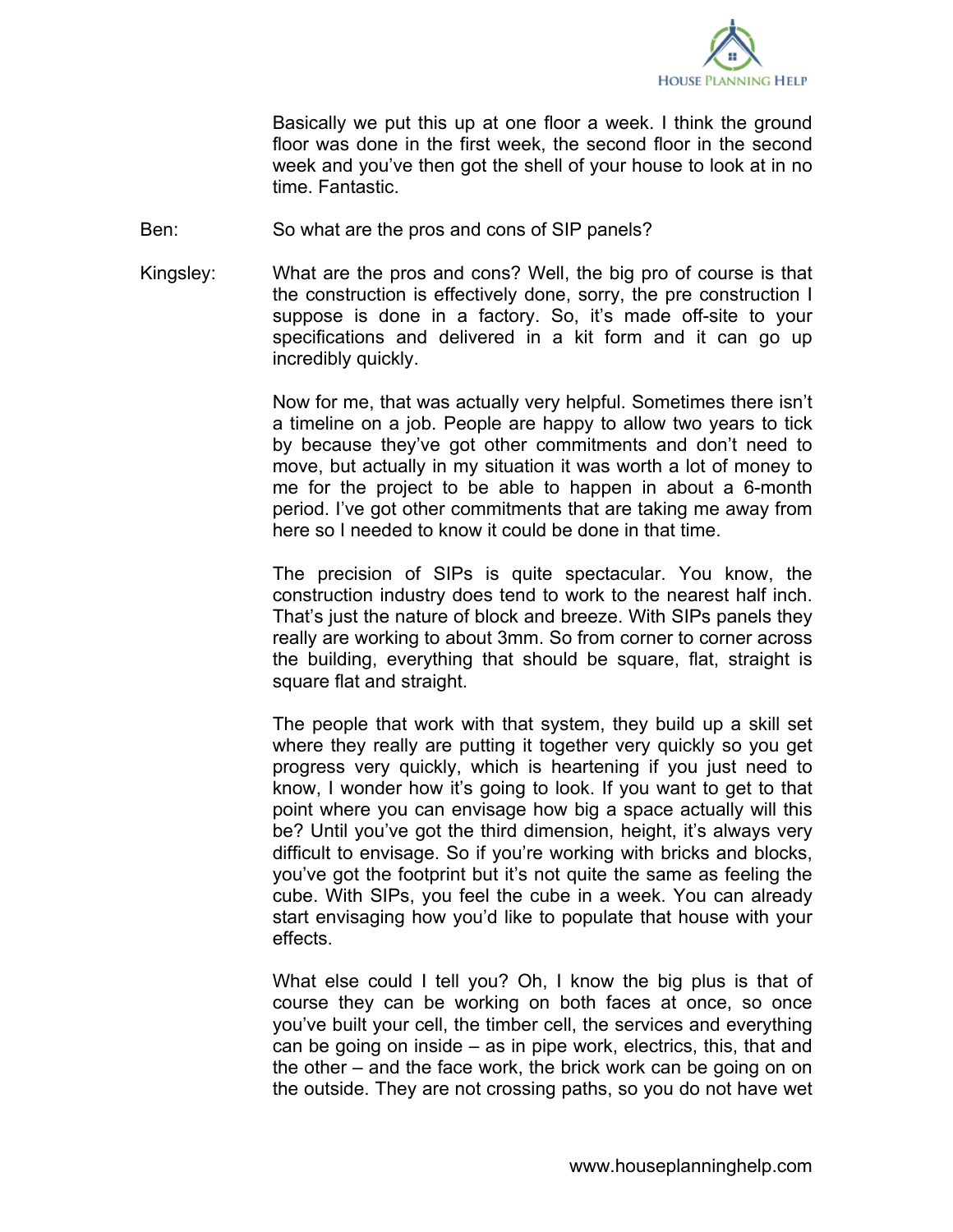

trades interfering with the services. You can effectively have progress on two fronts at once, which is just spectacular. It really is so efficient and quick. I can't think of a down side, to be honest.

I think people used to imagine that somehow it was related to timber frame buildings. SIPs panels, although they are timber, they are not like timber frame buildings so you don't get the movement, the twist, the shrinkage, all these sorts of things that timber frame buildings were famous for and quite possibly still are if they're put up sloppily. This is a high tech building. It really is a very stable material. Such movement as there is in timber is not in its height, it's in its thickness if anything, which is the nature of plywood. So plywood doesn't get longer or wider. If anything, it swells slightly. I'm not suggesting these do but that's the only dimension it would.

- Ben: And you say that the pieces are bespoke to your design so you get all of those. What would happen – I suppose this could be a downside – if you decided to extend the house?
- Kingsley: Oh no, that's no problem at all. SIPs is absolutely perfect for that. I can't really think of a downside of SIPs construction in terms of add-ons or just modifications, to be honest, because the integral strength in these panels is just phenomenal. You can cut out major chunks and the integrity is still there because the way that plywood woods, as you probably know, there's a lot of crossplies in multi ply material so there's phenomenal imbedded strength in that, even if you cut quite a chunk of that away.

I'm trying to think of what sort of add-on would challenge the strength of it. I can't think of one, to be honest.

- Ben: But, if you wanted to move a doorway, let's say. That must pose a problem? Or not? I'm not saying that you would. [Ben laughs.]
- Kingsley: I can only imagine it might do. Well, there must be situations where that must be a problem but I can't think of one. I can't think of when I've ever needed to move a doorway, I suppose. [Ben laughs.] Possibly I'm not a good person to ask. [Kingsley laughs, too.]

Yes, I'm sure Peter could give you a list of situations where it's probably not ideal but frankly I can't think of one and we haven't had reason to . . . How can I put it? I envisaged a possible extension to this at the very start and talked that through with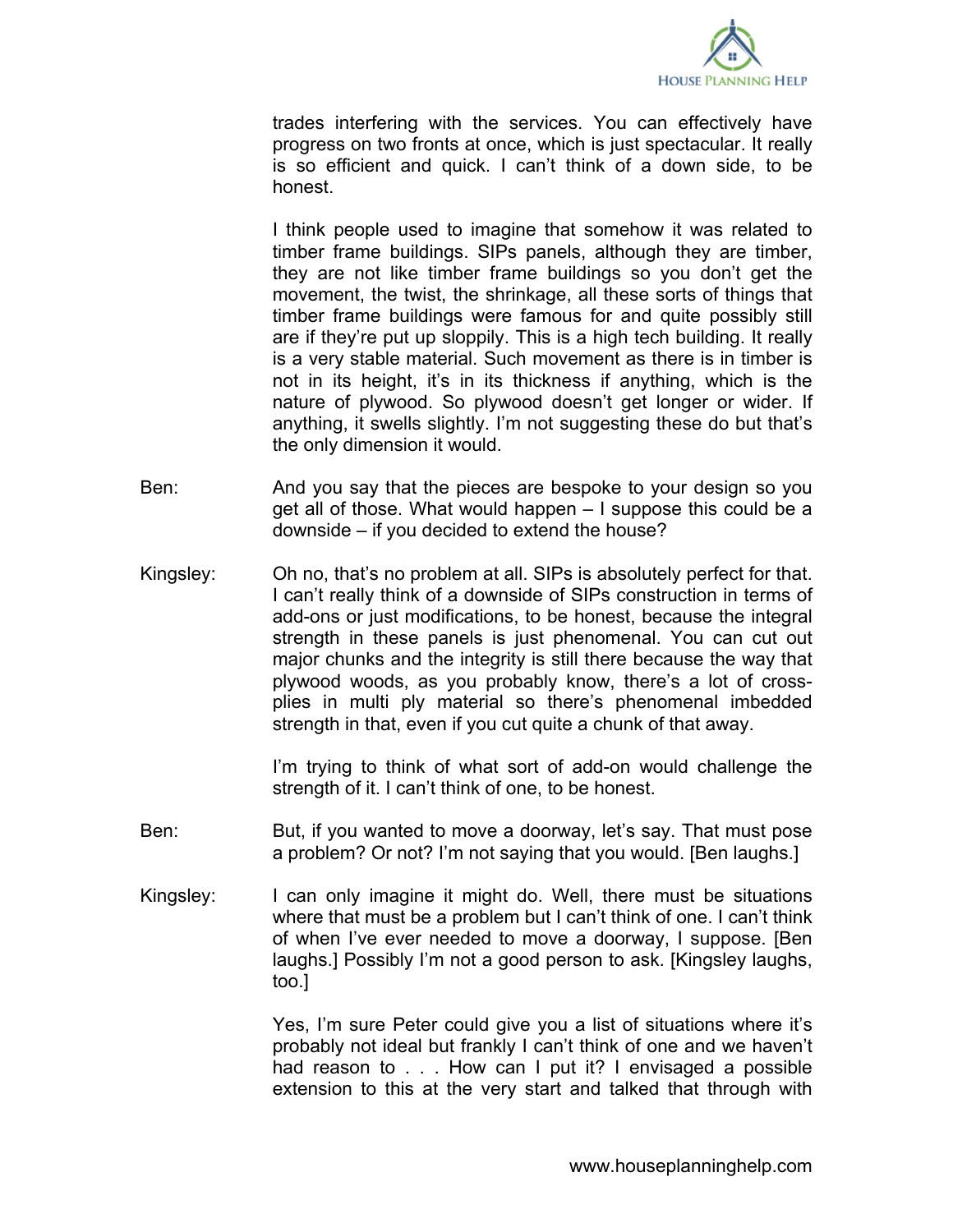

Peter to say, if I wanted to do such and such, would it be possible? We looked at it and he said it's no problem, is it? We're literally bolting onto the side of what's there, which in not much different to conventional houses.

In fact, to be honest, SIPs panel extensions on conventional houses are quite an accepted way of doing things now. So you will see SIPs construction going onto the side of existing houses.

- Ben: And then how do you finish that off? What is the cladding? How did you choose the cladding?
- Kingsley: Oh yes, it was quite important in this location to me that it was a nice comfy fit for everyone. All my neighbours have been extremely good to me over the years and I had this plot that I did not want some third party coming in and putting up a home that everyone resented. So I negotiated with the people either side and obviously presented my intentions at every stage so we could all kick it about and check that we were happy with the aspect, the size, those sorts of considerations.

At the end of the day we chose what's called a cottage mix of bricks. That's three local bricks that are used randomly which is quite similar to how these older houses have been built. Two thirds of the face work is in brick and then one third of it has got a modern version of weatherboard, which is actually a concrete board called Eternit board made by Marley. All the way through the material it's dyed and you effectively never need to paint it or do any of the maintenance with it. It's pretty good for minimising heat losses and it actually looks like wood. Slightly unnatural wood, as in the exact same figure on every plank but it really does look, a very acceptable finish, I feel.

The materials were really chosen to be sympathetic. The roof is slate. I'm very pleased with the roof. I actually do go out and stare at the roof occasionally. I think they did it so nicely. [Kingsley laughs.] What else is there? Window frames. Yup, we did put quite a lot of effort into finding window frames. These ones are triple-glazed. They are from Germany and they were dramatically less than getting them locally. I don't understand why that is but they work incredibly well. They have all those clever features that the continentals have where top hung windows can actually fully open or partly open or have a security opening position. Just fantastic, really. It all turned up exactly on time and all fitted perfectly.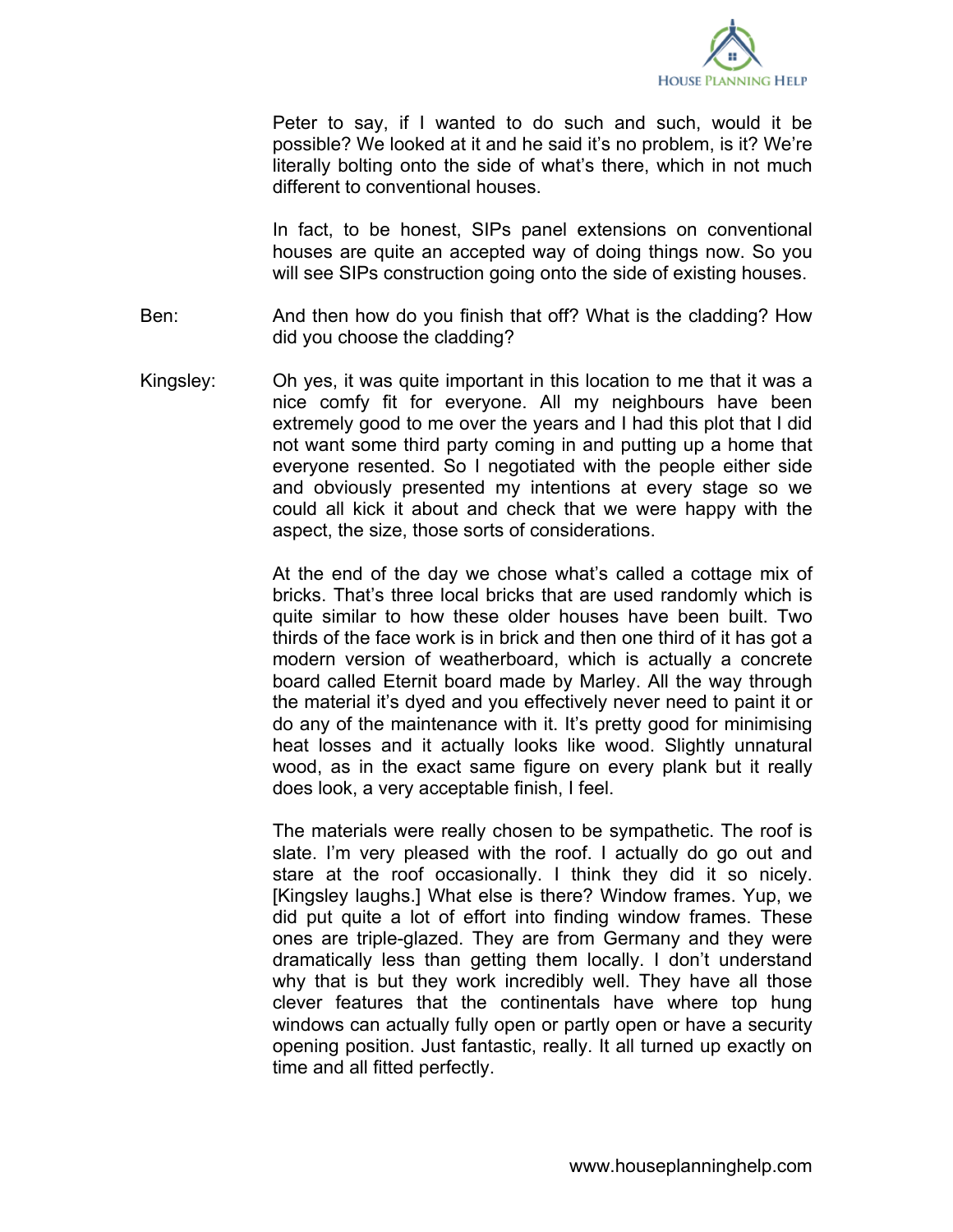

The skin, incidentally, as in the brickwork, the face work, is attached to the SIPs panels with brick ties in the conventional way so it's not just held there by gravity. It is secured in the same way that brick to breezeblock is secured, but in all honesty the SIPs panels hold up the bricks, not the other way around. That's probably a surprise to people.

- Ben: I know that you're going to have a very energy efficient building at the end of this, airtight as well. Did you ever think about taking it even further?
- Kingsley: Yes, I had a look at quite a lot of the technologies from air source heat pumps, ground source heat pumps, solar collectors, PV . . .
- Ben: Passivhaus as well. Did you look into that?
- Kingsley: Yes, I did look at that. The zero carbon house is another one I looked at, the Huf Haus, but trying to temper budgets and reality, what I ended up concluding was that really **the money is better spent making sure you don't need energy than in having very fancy low cost energy**. So we've put a lot of effort and money into making sure we don't lose heat in the first place rather than having a cheap source of it.

If you put in heat pumps and all these sorts of things, they are quite expensive and to be honest I didn't want to have lots of very clever technology that I was going to get anxious about in 5 or 10 years time when I'm not quite so young and virile and able to maintain it myself. I don't want to be claiming on warranties of companies in 10 years for £30,000 bits of kit somewhere in the ground [Kingsley laughs] which is exactly the time at which I'm not going to be up to the stress and worry of it.

We've stuck with very conventional technologies so we have got a modern high efficiency condensing gas boiler that drives the underfloor heating and the hot water, etc. We have put in a cylinder that will accept solar so it's got an extra coil and we have put in some cabling to allow for PV at a later stage. So if the efficiencies of those things continue to improve, I might look at them further down the track. They're certainly worth making sure you can retrospectively add them without having to change cylinders and knock holes in the walls to add wires and things.

Really what we have achieved there is a hermetically sealed box with an air management system, a heat recovery system and very low heat losses.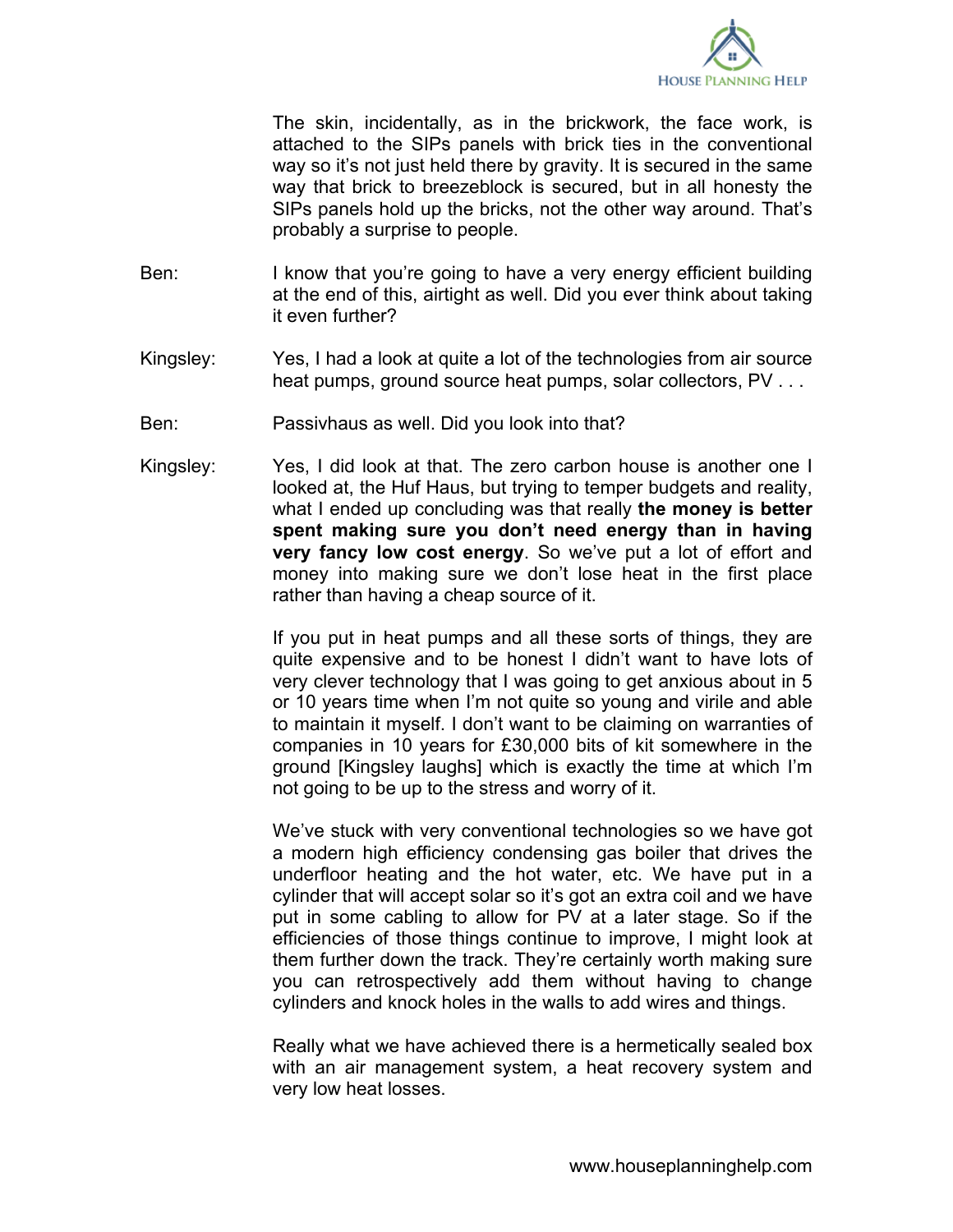

We change the air fully every hour and a half. We bring in nicely new atomised air, etc. We save 80% of the heat of the air we expel. So we lose very little heat yet keep a healthy building and I think that's going to be a very manageable way of keeping a warm building using conventional kit.

- Ben: What is the airtightness going to be?
- Kingsley: Well, I haven't done that test yet. We know it's going to be very good because one day we had left the door open when it was very cold, closed it at the end of the day. The next day was a warm day and when they opened the front door, this freezing howling gale came out of the house [Kingsley laughs] which must mean it's really holding temperature. It just happened to be holding it the wrong way round that day.
- Ben: Fair enough. Let's talk about some of the other aspects. I know that getting yourself connected to the main suppliers was quite difficult, so I'd like to hear your story behind this.
- Kingsley: Yes, I must admit that that was really when having a contract administrator came into its own. I never thought to ask Duncan, who kindly fulfilled this role, whether his hairline moved back or not. It didn't occur to me to ask. I better check!

People have got the notion that dealing with the planners and getting planning permission is the bit that's going to be thorny. In actual fact, it took a bit of time but that wasn't really terribly thorny. The bit that has proven incredibly difficult was to coordinate the utilities to come and do their part. To get it to happen all at the same time frankly was almost a religious experience because UK Network Power would appear to be an authority that nobody's able to reason with. So, even though we could get the gas and the water companies to be pretty cooperative we were really struggling with UK Network Power.

My advice would be to anybody doing a build, would be to get that bit applied for at the same time as you get your planning permission. I know that seems absolutely ludicrous but in fact they have a 90 days notice period, even from when they say yes, they're going to go ahead. So, if they came along on January 1<sup>st</sup> and said yes, they won't be doing anything until April because they require to do an advert in your local paper to notify people the road will be dug up, etc. I'm not suggesting they'll come on the 91<sup>st</sup> day because I don't think that's very likely either. They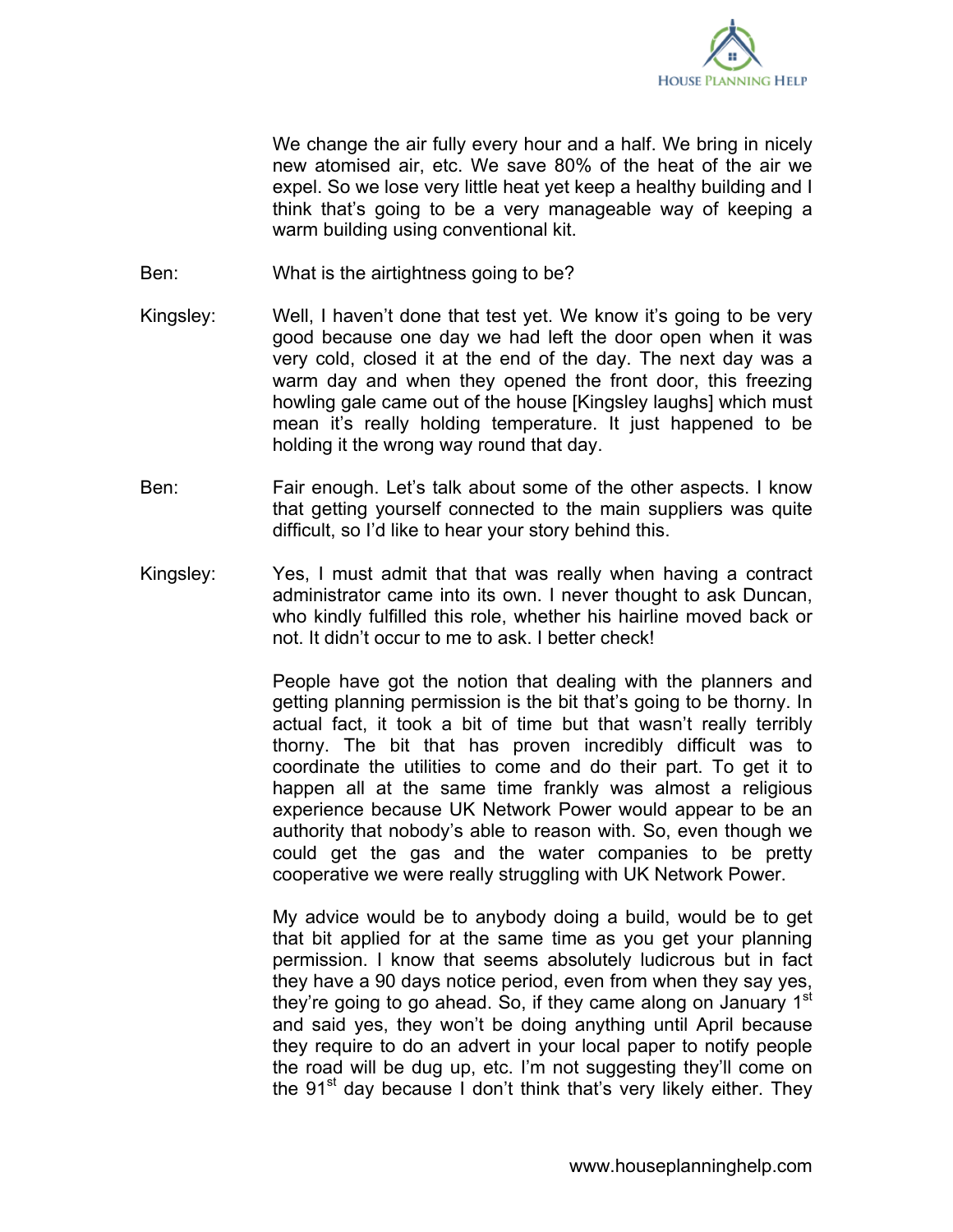

may well be so rammed with work that they've got this luxurious position but from the client's point of view you need that one to be bagged because not having electricity reliably is going to be a problem.

Even if you sort of cheat a bit and have a builder's supply put on, at least to get the trench work done and everything onto your site, I'd get that bit bagged.

I think we were very fortunate that in the end the highways department were extremely helpful, because they are the one that grant the licence for road closures. They appear to be the only people who have the ability to convince the electricity company to cooperate, so if they say there will only be a licence granted for this period, that's it. Then I think that seems to concentrate the minds wonderfully but yeah, that would be my tip. Have a contract administrator with a full head of hair and get him to do the electricity at the start. [Kingsley laughs.]

- Ben: Just looking at the project overall, now. Is there anything that has surprised you or any brilliant advice, other than obviously what we've mentioned already, that we should add here?
- Kingsley: Yes. Well, for me, I was very fortunate that I have an interior designer lady and she gets on very well with my contractor. So they both shared my vision, as it were, and clicked really well. If there was something that Greta felt was a good idea for us to do in the kitchen, to have the guy who was building the kitchen on side with her has just made life so much easier. Instead of you having, how can I put it, people with different agendas, to have people that really click from the start is just wonderful. I would recommend this team to build anything [Kingsley laughs] because they just are fantastic and totally client-centred.

I think if you have builders working for you that put themselves out to get on with your neighbours, I think that is a fantastic thing. That has really helped for me because we have had pressure points with parking and things in this lane and to have builders that always politely get the authority of people whose houses they might be blocking in or whatever, even if it's just for two minutes, it just sets the flavour for the whole project. People know they can come over and ask somebody to move a van and be politely received. Those little things count for an awful lot. You don't want to be living in a house where, you're the guy that brought those people that used foul language or weren't nice or